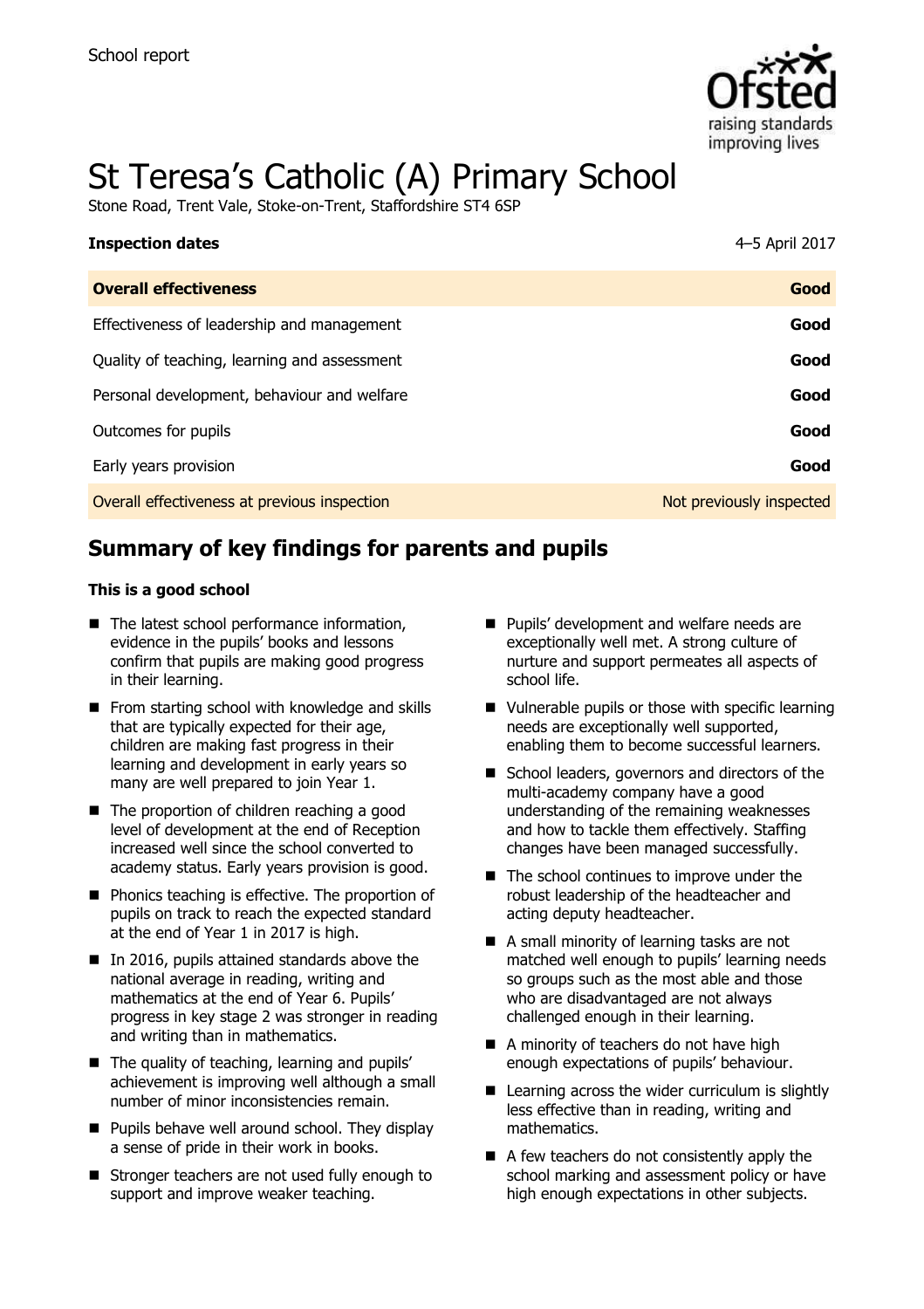

# **Full report**

### **What does the school need to do to improve further?**

- Strengthen the consistency of the quality of teaching so pupils make even faster progress in reading, writing and particularly mathematics by:
	- ensuring that learning tasks are more carefully matched to pupils' learning needs, particularly the most able and those who are disadvantaged
	- insisting on the highest behaviour expectations in lessons
	- more effectively using highly skilled teachers in supporting those who are less strong to improve learning.
- Improve the quality of teaching and learning in a range of other subjects across the wider curriculum by:
	- ensuring that other subjects are taught regularly
	- paying due attention to the wider curriculum
	- making sure that teachers have sufficiently high expectations of what pupils can achieve
	- increasing consistency of application of the school's marking and assessment policy.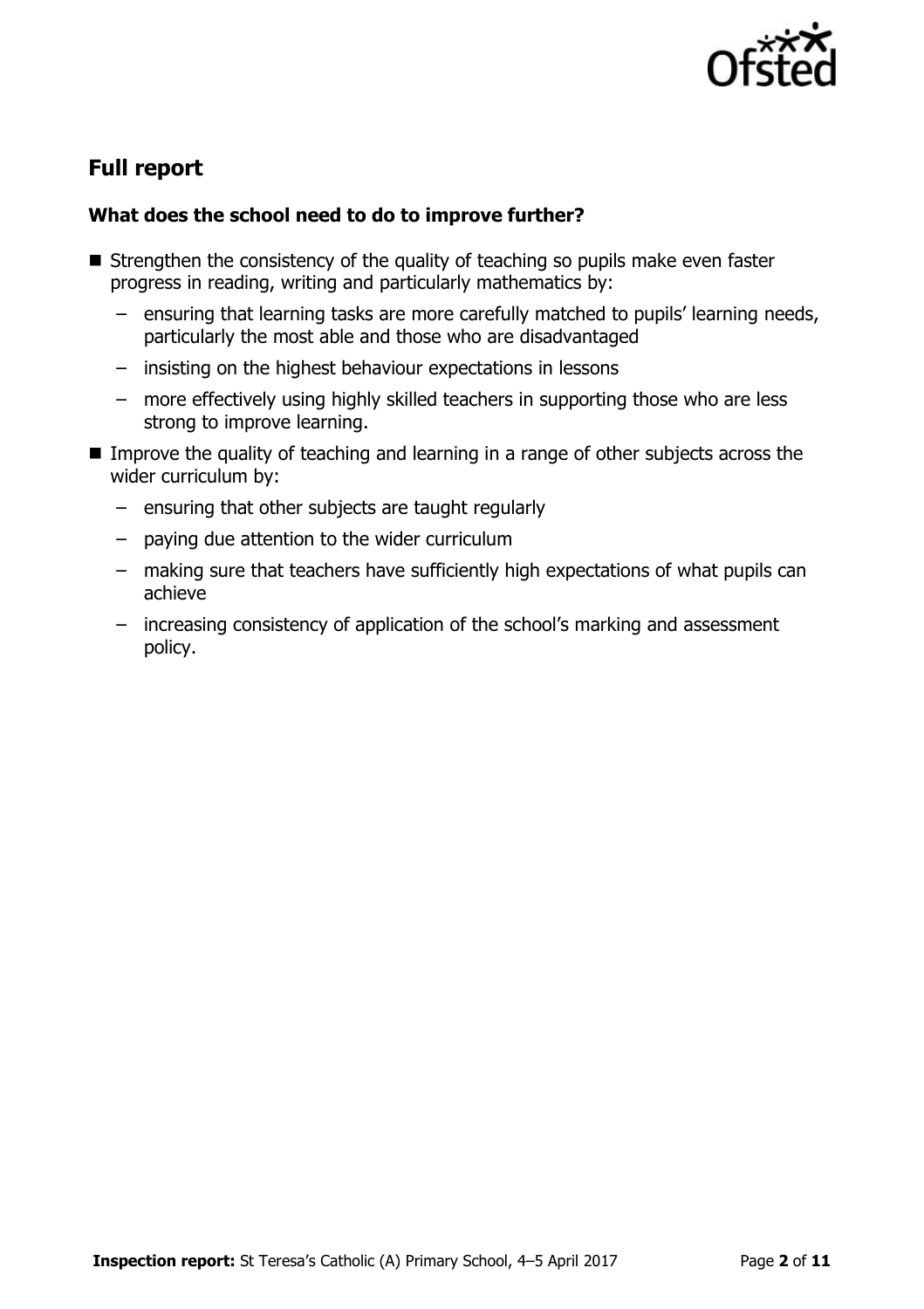

# **Inspection judgements**

#### **Effectiveness of leadership and management Good**

- Leaders and managers have improved the school effectively since it converted to academy status. They have high expectations of pupils and staff. Leaders expect everyone to perform to the optimum. Thus, pupils are thriving in their education.
- The headteacher and acting deputy headteacher are highly efficient at analysing the latest school performance information to help gain an understanding of how effectively teaching is moving learning forward. Allied with information from their regular and robust monitoring of teaching, they quickly spot where improvements are needed and act decisively.
- Staff performance is well managed. Targets for teacher improvement are closely linked to school priorities.
- Leaders and managers, including governors, have a very clear understanding of the strengths and weaknesses in school. They use this knowledge wisely to prioritise and steer the correct improvements.
- The latest school performance information shows the differences between disadvantaged and other pupils are diminishing. School leaders want to eliminate these differences and have commissioned their own external review of the use of the pupil premium to achieve their goal. The diminishing differences demonstrate that the pupil premium is being used effectively to support the disadvantaged pupils.
- $\blacksquare$  Middle leaders are making a powerful impact on improving teaching and learning, particularly in reading, writing and mathematics. Music, science, physical education and religious education are led effectively by knowledgeable teachers with a passion for their subjects, although this is not always the case in other subjects.
- Special educational needs provision is effectively led. Additional funding is used wisely to support this group of pupils. Additional funding for sport is being used effectively to provide a vast range of sporting opportunities for pupils.
- The curriculum is rich and diverse. Each termly topic is linked to a visit that enriches learning well. Visitors invited to school share their expertise with pupils, which is helping to extend learning. Recently, a farmer visited school as part of the 'Farm to Fork' project promoted by a large supermarket group.
- The curriculum is well designed and balanced with extra-curricular activities. It is supporting pupils' development and progress effectively. Pupils' spiritual, moral, social and cultural development is promoted effectively through the curriculum.
- **Pupils are thoroughly prepared for living in modern Britain because of how successfully** British values are brought to life as part of the everyday school curriculum. During the inspection, pupils from Year 6 visited the council chamber. Previously, the mayor visited school and engaged in a debate with the school council. This is an effective means of reinforcing pupils' understanding of democracy.
- Senior leaders have improved teaching but a few inconsistencies remain. These inconsistencies are slightly reducing the progress a few pupils are making in a small number of year groups in their reading, writing and mathematics.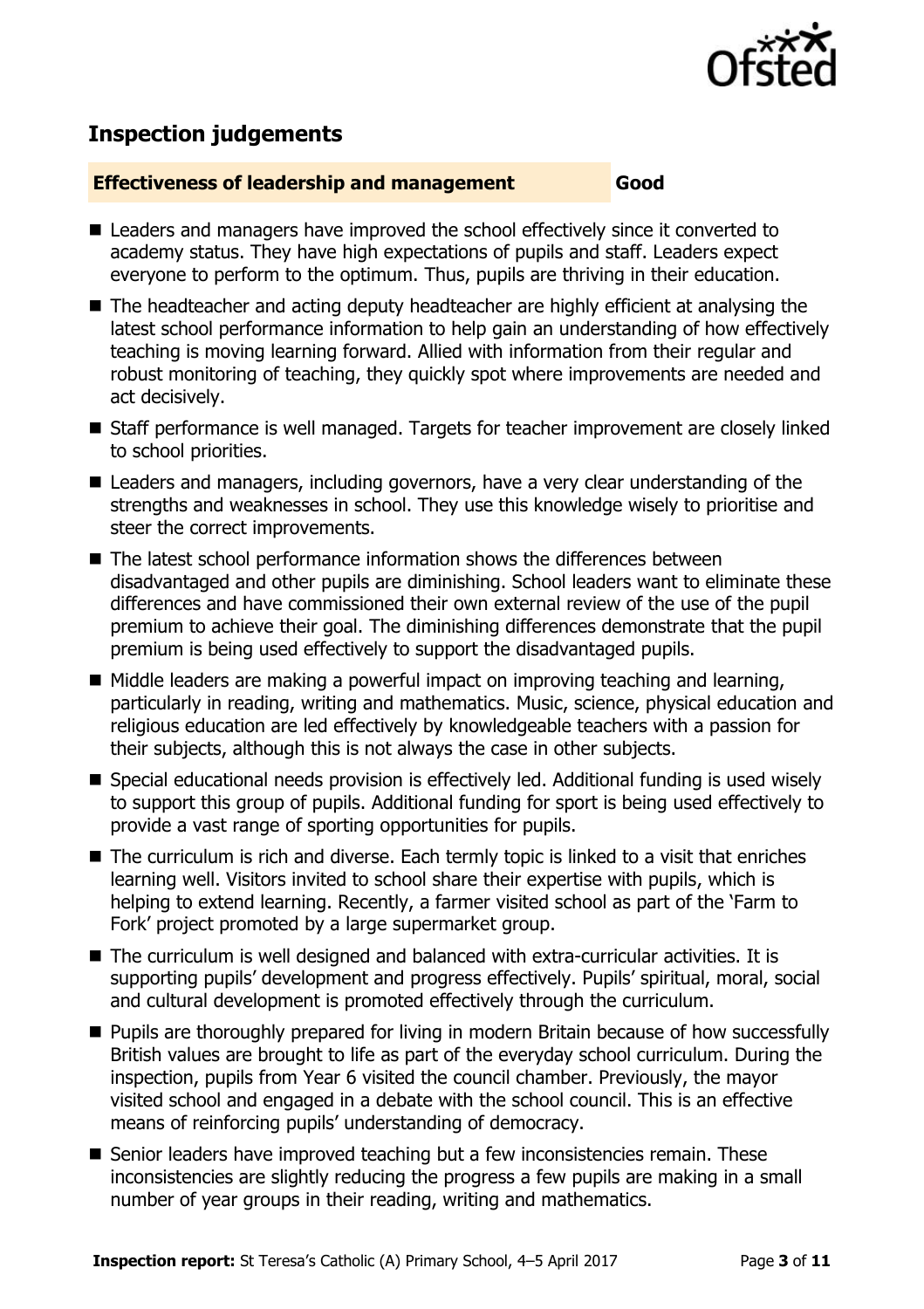

#### **Governance of the school**

- Those responsible for governing the school are effective in their role. They are very strategic and have high expectations of school leaders and pupils. Minutes from their meetings show that they ask many challenging questions about the performance of specific groups of pupils to aid their understanding of how well pupils are learning.
- Governors were instrumental in brokering the highly effective support the school is receiving from the C2C Teaching School Alliance. This support has aided school improvement since the headteacher and deputy headteacher took on their acting roles.
- Governors have ensured that the quality of education has not suffered during the period of enforced change in school leadership. They handled the transition successfully and seamlessly.

### **Safeguarding**

- Arrangements for safeguarding are effective. A strong culture of safeguarding exists in school. Staff and governors take their safeguarding responsibilities very seriously. Robust processes are in place to ensure that pupils are kept safe in school. The governor with responsibility for safeguarding regularly checks that these processes are robust.
- All relevant safeguarding training is up to date and comprehensive records of staff attendance at training are carefully managed.
- Those with greater responsibility for safeguarding work successfully with a range of outside agencies to ensure that vulnerable pupils are being well supported.

#### **Quality of teaching, learning and assessment Good**

- Many teachers have very secure subject knowledge, which they use effectively when planning challenging lessons for pupils. One teacher was observed drawing on her wide knowledge of grammar when teaching a group of pupils about the importance of using correct verb types in complex sentences.
- Teachers routinely ask probing and challenging questions of pupils to check on how well they are learning.
- In many lessons, learning progresses at a fast pace. Occasionally learning tasks are not well enough matched to pupils' needs, which slows the pace of their learning.
- Teachers insist on the highest quality of presentation when pupils are writing. This is visible in writing books. In one lesson, pupils were gently reminded to ensure that their handwriting was the neatest they could produce.
- Many teachers match learning tasks effectively to pupils' interests. In a science lesson, pupils participated enthusiastically in identifying the properties of sweets when using a formal system of classification to produce a key.
- Teaching assistants are having a strong impact on learning through working closely with pupils in lessons and in small groups.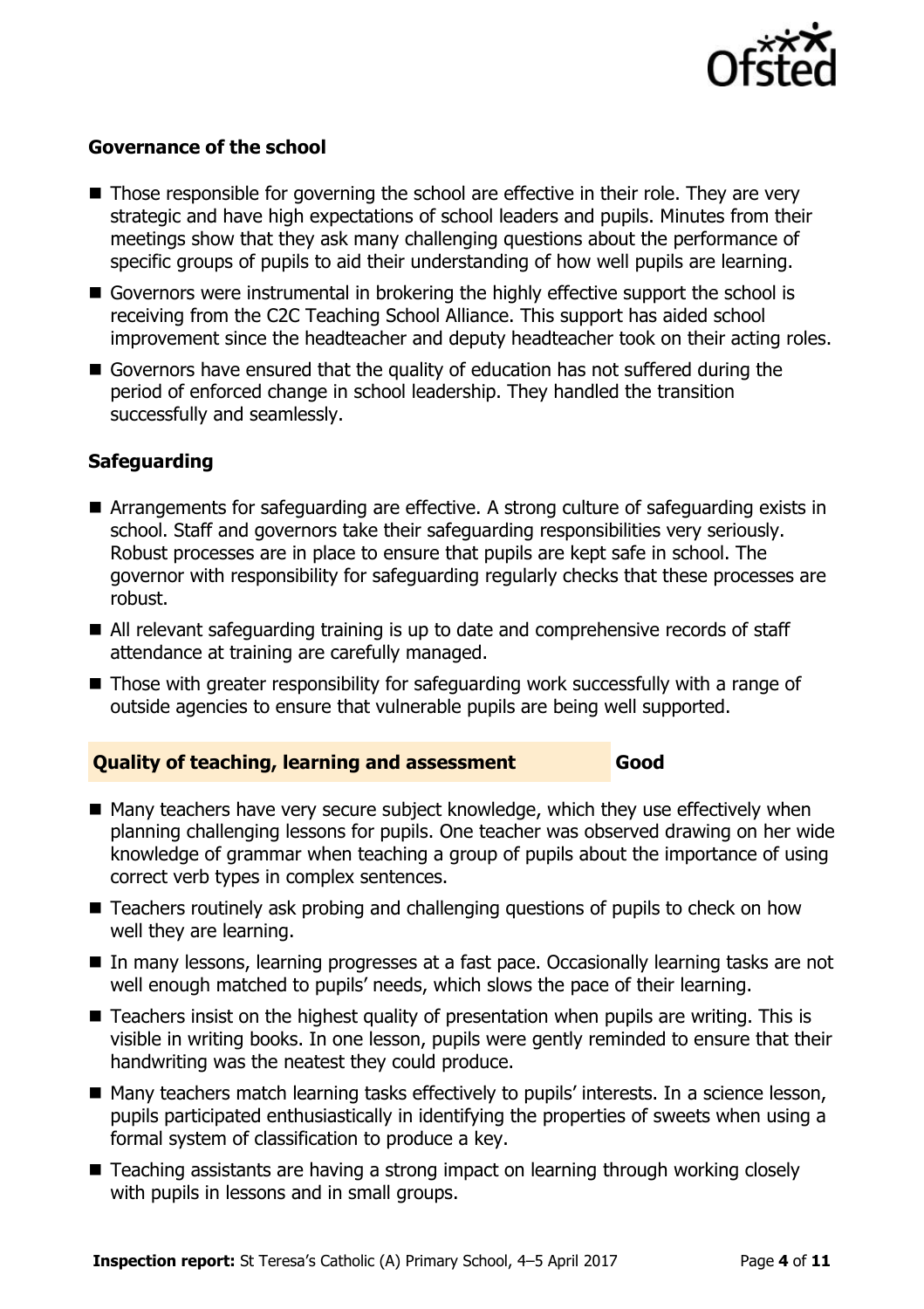

- Teachers have high expectations of what pupils can achieve in reading, writing and mathematics. Teachers' expectations are not so consistently high in other subjects.
- Occasionally, the match of learning tasks to pupils' learning needs is inconsistent, leading to groups of pupils such as the most able attempting work that is too easy or the disadvantaged attempting work that is too difficult for them to complete.
- **Pupils' books show that they do not complete much work in subjects such as history** and geography. In these and other subjects, teachers do not consistently follow the agreed school guidelines on marking and feedback. Teachers' expectations are not as high in these subjects as in reading, writing and mathematics. There are wide gaps between dates when topic lessons were taught.

#### **Personal development, behaviour and welfare Good**

#### **Personal development and welfare**

- The school's work to promote pupils' personal development and welfare is outstanding. Pupils are benefiting exceptionally well from the caring and nurturing approach of staff. This approach permeates school life.
- Teachers and other adults are very successfully helping pupils to become resilient, independent and successful learners. Pupils explained to inspectors that adults in school are kind and helpful.
- Pupils are regularly encouraged to take on many additional responsibilities in school. At lunchtime, older pupils step into the role of friendship buddies who encourage younger pupils to socialise and play with each other nicely on the playground.
- Strong emphasis is placed on educating pupils to stay safe. Pupils reported that they are confident about what actions they should take to stay safe when using the internet. These skills have been well taught.
- **Pupils report that bullying happens occasionally but it is resolved quickly, and to their** satisfaction, by adults in school. Pupils have a well-developed understanding of what constitutes bullying.
- Breakfast club is well attended. The school successfully encourages those who benefit from getting a good start to their day to attend.

#### **Behaviour**

- The behaviour of pupils is good. Pupils are polite. Good manners abound around school. Pupils are respectful of each other and adults. They display a strong sense of pride in their uniforms, their school work and their school building.
- **Pupils enjoy attending school regularly. Their attendance is above average.**
- **Parents, staff and pupils who responded to questionnaires during the inspection agree** that behaviour is good. This view is supported by evidence gathered by inspectors.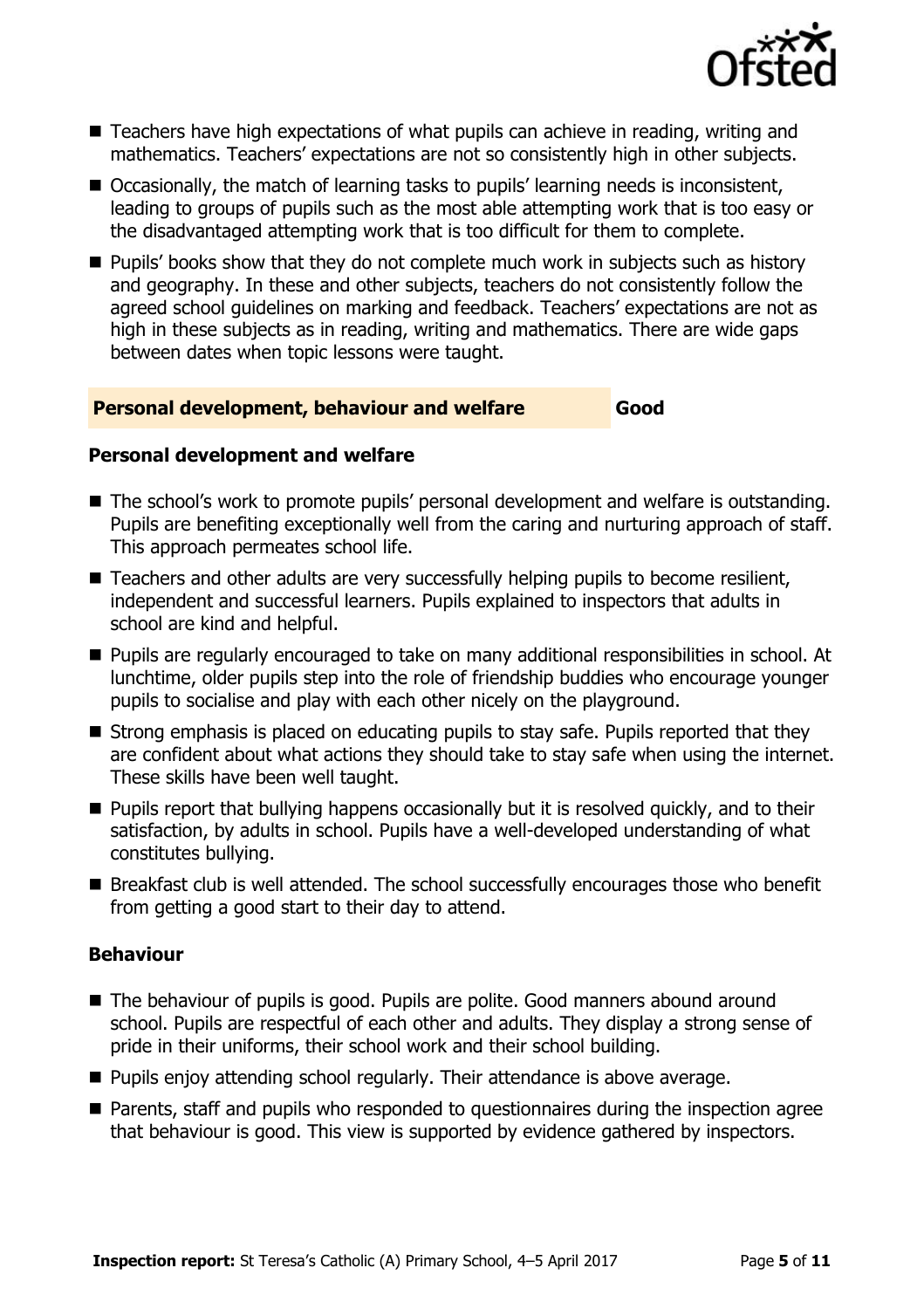

- **Pupils behave well at breaktimes on the playground and when moving around school.** Assembly times are calm and well ordered as pupils gather to pray together. In the hall during assembly, there is a tangible sense of reverence.
- In many lessons, pupils behave well and display good attitudes to their learning. In a small minority of lessons occasionally, there is some low-level disruption when teachers do not have consistently high enough expectations of how pupils should behave.

#### **Outcomes for pupils Good Good**

- **From their individual starting points, pupils make good progress in their learning. The** latest school performance data shows that pupils are continuing to make fast progress. This is reinforced by the contents of pupils' books. In lessons, pupils were observed making fast progress in their learning.
- In 2016, at the end of Year 2, pupils' attainment was well above average in writing and broadly in line with the national average in reading and mathematics. Through key stage 2, pupils make good progress and left Year 6 last year attaining high standards in reading and writing and above-average standards in mathematics.
- The proportion of pupils on track to reach the expected standard in the phonics screening check this year is extremely high. Recent external moderation confirms this, and inspectors concur. Reading is taught effectively.
- Overall differences between disadvantaged pupils and other pupils in school are diminishing well because of the careful use of the pupil premium to support their needs.
- The latest school performance information shows a little variation between groups of pupils such as the disadvantaged and the most able who in a small number of year groups are occasionally not making similar fast rates of progress when compared with other pupils.
- Those pupils who have special educational needs and/or disabilities currently in school are making similar rates of progress to other pupils.

#### **Early years provision Good Good**

- Children get off to a flying start in their education in the early years. Learning and development in the early years proceed at a fast pace for children. The classrooms and outdoor area are used very well to enable children to make good progress in their learning.
- Leadership of early years is effective. From starting early years with knowledge and skills that are broadly typical for their age, children make fast progress in their learning.
- Most children are leaving Reception well prepared to begin learning in Year 1. This proportion is increasing.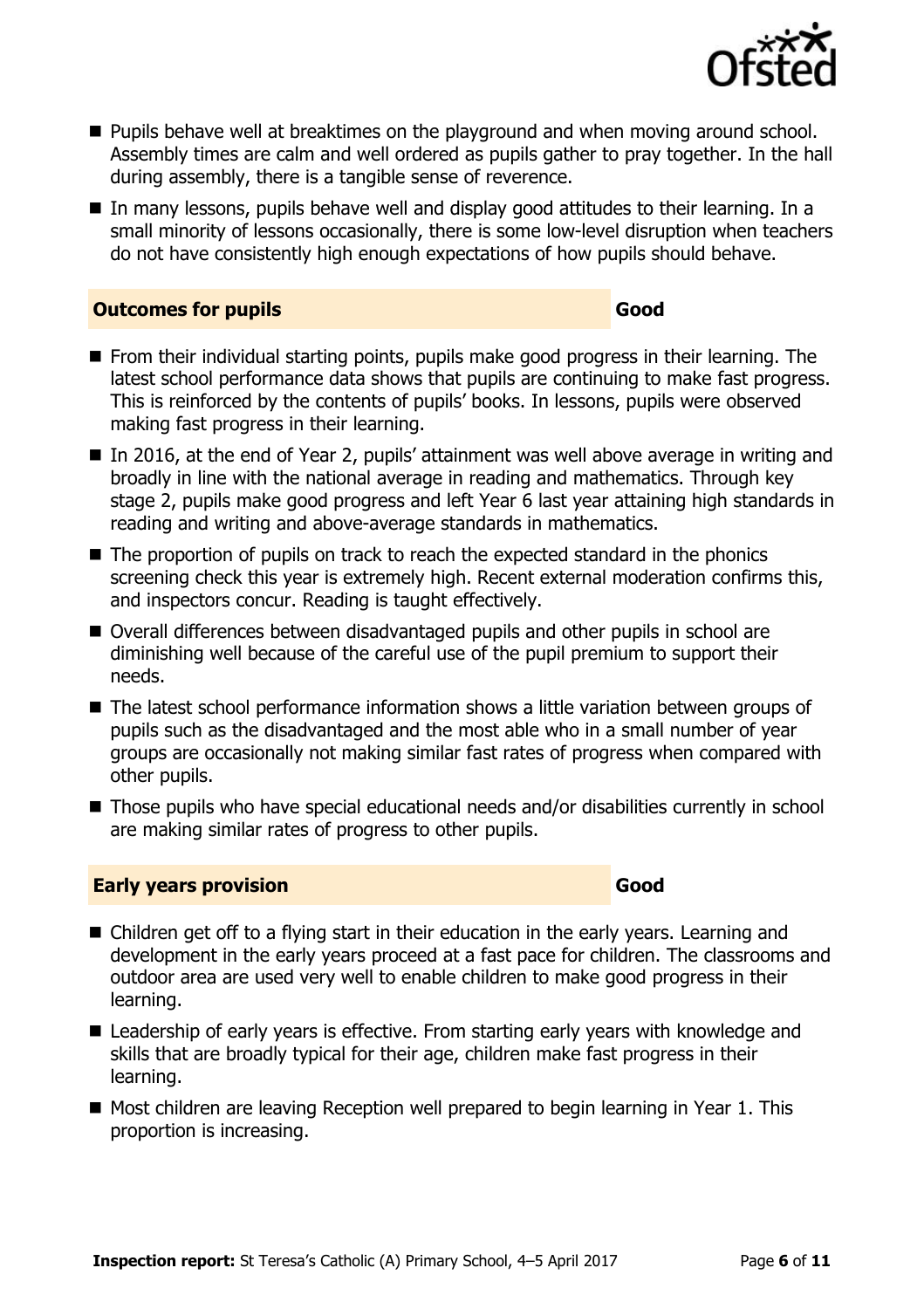

- Teaching is effective in early years. Behaviour is good and children are very confident and articulate, and socialise well. One child explained to an inspector that he was looking forward to visiting the mud kitchen to produce some exciting new creations.
- Plans to meet the needs of children are updated regularly so no opportunity is missed to effectively support their development.
- Adult support for children is highly focused on meeting their needs. The provision is language rich. This is helping children to learn basic literacy skills effectively.
- Funding to support disadvantaged children is having a positive impact on their learning. Their attainment is at least in line with, and in some cases, greater than, that of other children.
- Staff are fully trained in the latest up-to-date developments in early years education, which is effectively helping accelerate learning and development. School works closely with other early years providers locally.
- Parents are very pleased with how effectively school staff help their children to settle into early years education. Staff carry out home visits before children start school and many opportunities are provided for parents and children to visit school.
- Differences are diminishing in the attainment of boys compared with that of girls. The difference this year is leaving a small number of boys at a disadvantage compared with girls starting in Year 1. Early years staff have viable plans to overcome these differences over time.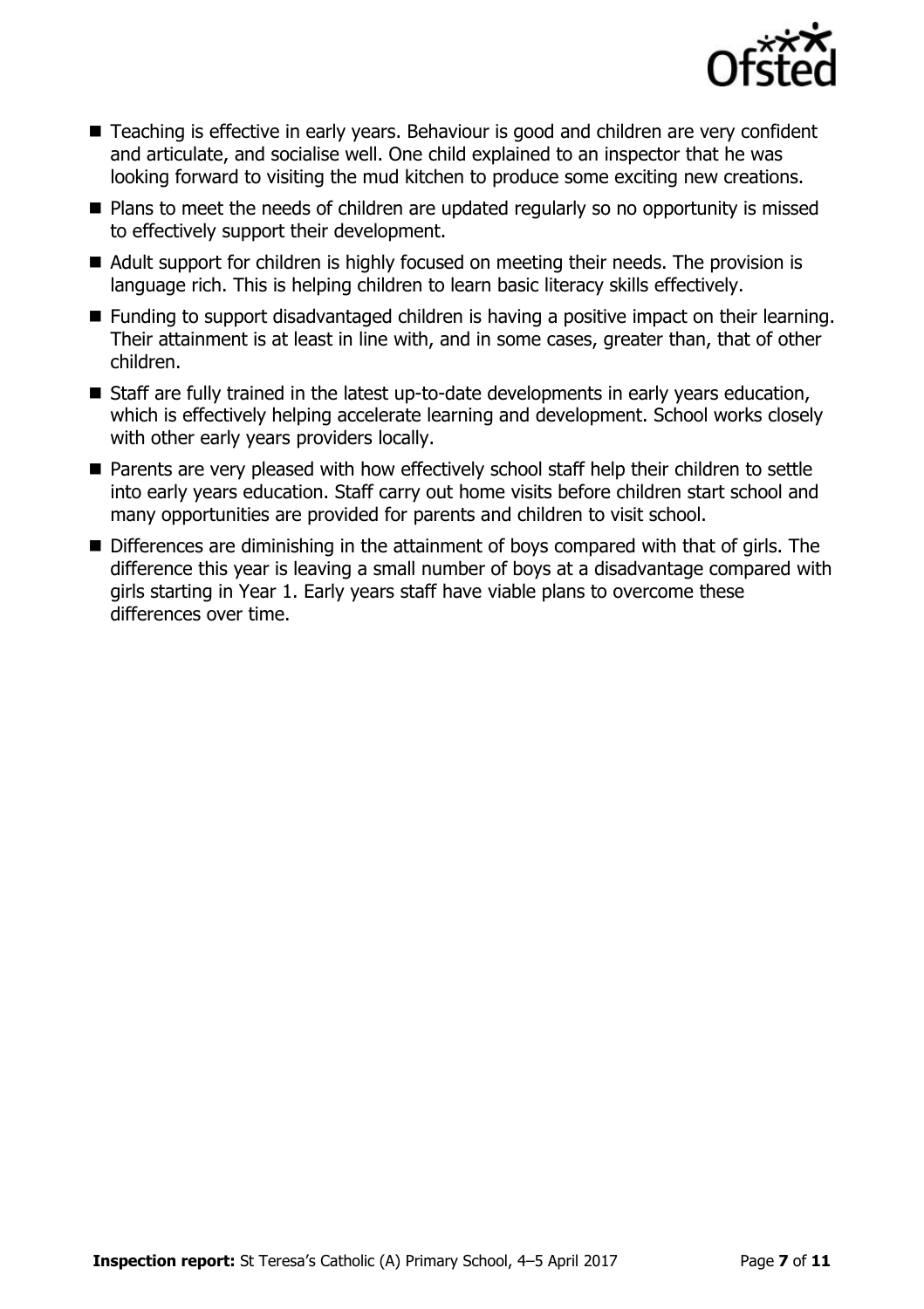

# **School details**

| Unique reference number | 140804         |
|-------------------------|----------------|
| Local authority         | Stoke-on-Trent |
| Inspection number       | 10025153       |

This inspection of the school was carried out under section 5 of the Education Act 2005.

| Type of school                      | Primary                     |
|-------------------------------------|-----------------------------|
| School category                     | Academy converter           |
| Age range of pupils                 | 3 to 11                     |
| Gender of pupils                    | Mixed                       |
| Number of pupils on the school roll | 351                         |
| Appropriate authority               | The governing body          |
| Chair                               | Emma Whittingham            |
| <b>Headteacher</b>                  | Nathan Price                |
| Telephone number                    | 01782 235005                |
| Website                             | www.st-teresas.stoke.sch.uk |
| <b>Email address</b>                | stteresa@ctkcc.co.uk        |
| Date of previous inspection         | Not previously inspected    |

#### **Information about this school**

- This school is larger than the average-sized primary school.
- Most pupils are of White British heritage.
- $\blacksquare$  The proportion of pupils supported by the pupil premium funding is below the national average.
- The proportion of pupils who have special educational needs and/or disabilities is below the national average.
- The proportion of pupils who have statements or education, health and care plans is below average.
- The school met the government's floor standards in 2016, which are the minimum expectations for pupils' progress and attainment in reading, writing and mathematics by the end of Year 6.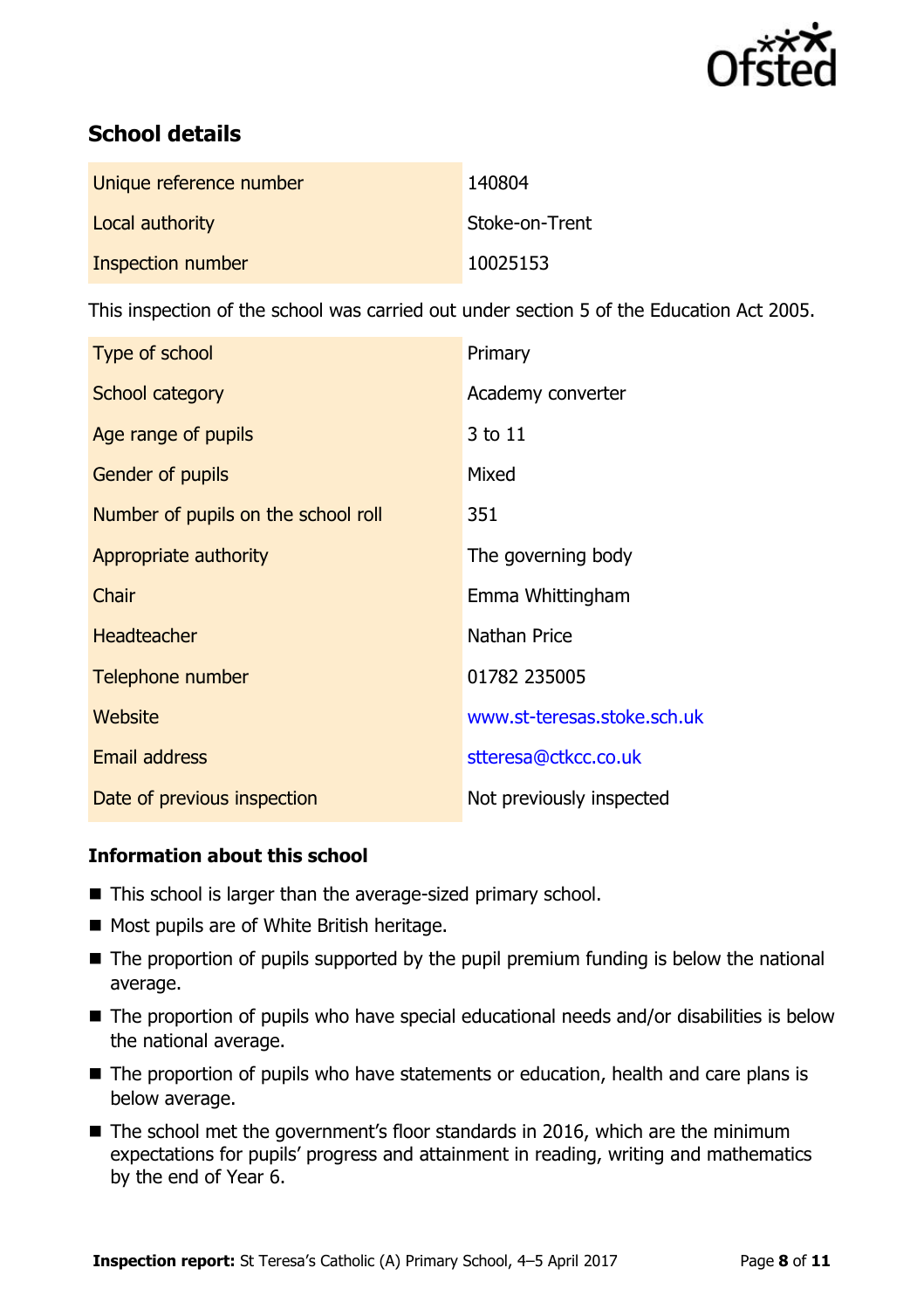

- The school meets the Department for Education's definition of a coasting school based on key stage 2 academic performance results in 2014, 2015 and 2016.
- Early years provision is full time in the Nursery and full time in the Reception class.
- The school meets requirements on the publication of specified information on its website.
- The school complies with Department for Education guidance on what academies should publish.
- The substantive headteacher was appointed to his post in March 2017 after acting in the role since February 2016. The acting deputy headteacher was also appointed to her role in February 2016.
- The school converted to academy status on 3 April 2014. It is part of the Christ the King Catholic Collegiate Multi Academy Company.
- The school is supported by the C2C Teaching School Alliance.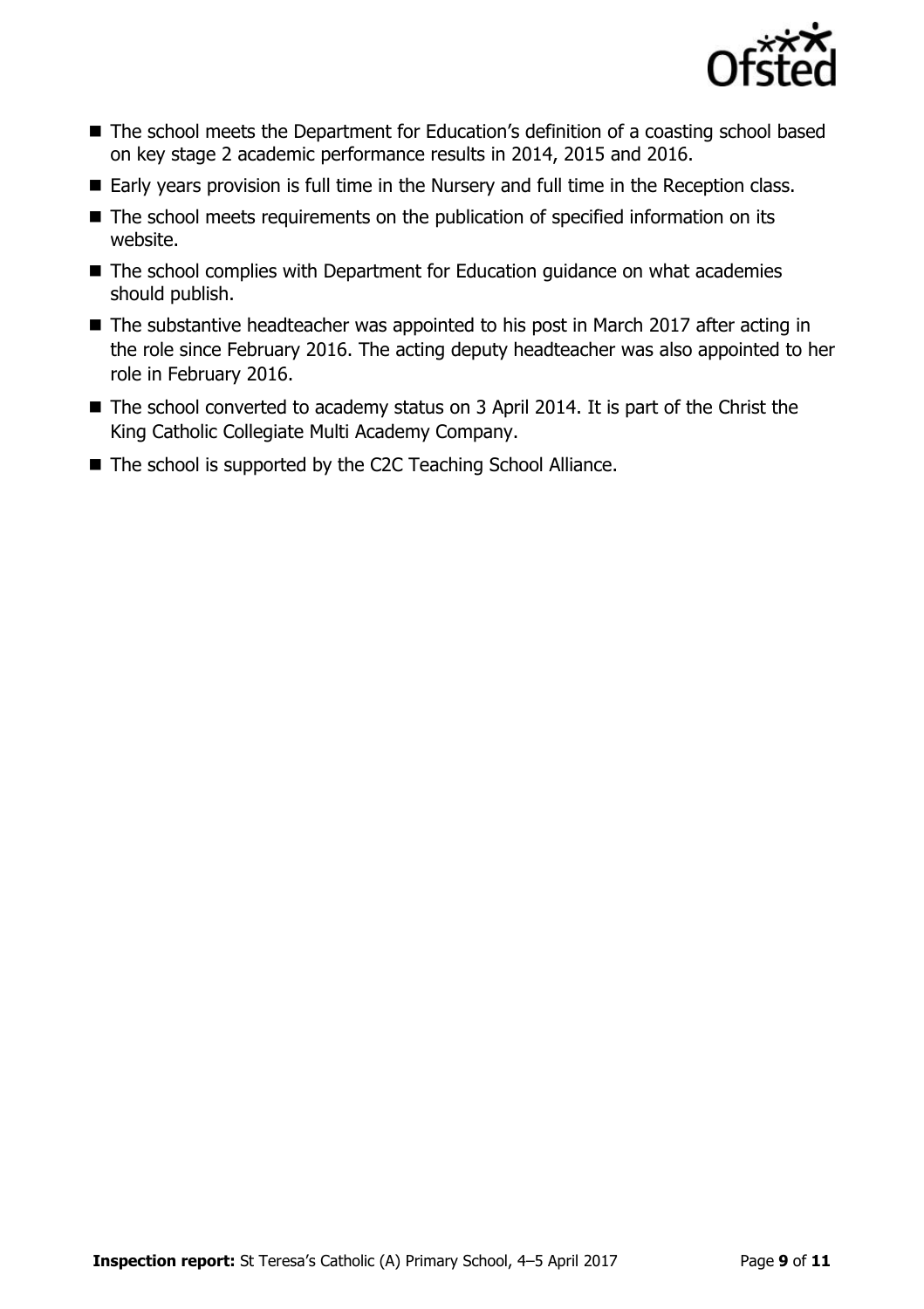

# **Information about this inspection**

- Inspectors observed learning in lessons and parts of lessons. Some of these were observed jointly with the headteacher or deputy headteacher.
- Meetings were held with senior and middle leaders, school staff and the chair and vicechair of the governing body. The lead inspector also spoke with two representatives of the multi-academy company and a representative of the teaching school alliance supporting the school.
- Inspectors held discussions with more than 20 parents and groups of pupils. Inspectors spoke informally to pupils in lessons, and during break- and lunchtimes.
- Inspectors scrutinised the pupils' work during lessons and work produced over time in a wide range of their books. They also listened to a small number of pupils from Year 1, Year 2 and Year 6 reading.
- Inspectors closely observed the work of the school and looked at the latest school performance information showing the progress that pupils currently in school are making.
- Other documentation scrutinised included plans for school improvement, safequarding information, behaviour logs, attendance records and minutes of governing body meetings.
- Inspectors took account of 34 responses to the online questionnaire (Parent View). Inspectors considered 32 free-text responses from parents, 17 responses to the pupil questionnaire and 19 responses to the staff questionnaire.

#### **Inspection team**

| Declan McCauley, lead inspector | <b>Ofsted Inspector</b> |
|---------------------------------|-------------------------|
| <b>Alan Prince</b>              | <b>Ofsted Inspector</b> |
| Kate Hanson                     | <b>Ofsted Inspector</b> |